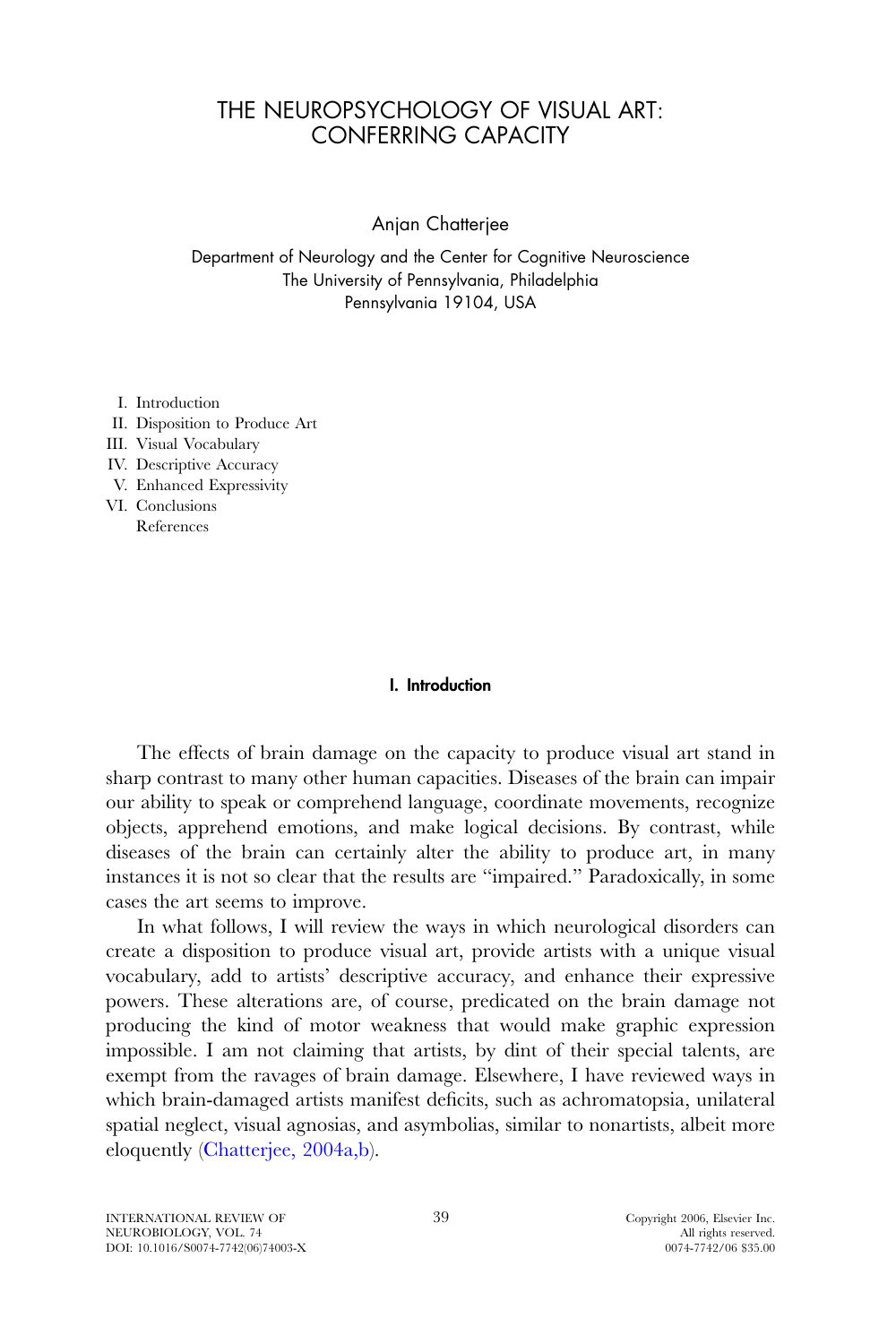## 40 ANJAN CHATTERJEE

### II. Disposition to Produce Art

People with frontotemporal dementias (FTD) undergo profound changes in their personalities. They can be socially disinhibited and disorganized and can have problems with their language, attention, and ability to make decisions. Despite these alterations in comportment and cognition, some people with FTD develop a propensity to produce art for the first time. [Miller and colleagues](#page-9-0) [\(1998\)](#page-9-0) note that the art tends to be realistic rather than abstract or symbolic. The art is most often visual and highly detailed with an obsessive quality. The patients themselves are intensely preoccupied with their art.

The disposition to produce visual art can even arise late in the course of FTD. Anterion and [colleagues](#page-8-0) (2002) reported a patient who began to draw in an advanced stage of his disease, the point at which he was apathetic and did not follow verbal commands; although he responded to family members with appropriate emotional responses. Despite this severely compromised state, he would draw when pencils were placed in front of him. He produced landscapes, houses, figures of women, and self-portraits.

The artistic output of people with FTD appears to be a consequence of the change in their personalities, for example, acquired obsessive–compulsive traits find expression graphically, and they produce striking visual images as a consequence of their repetition and attention to detail.

Are there other instances of obsessive–compulsive traits brought on by neurological diseases predisposing individuals to produce art? Three examples are consistent with this hypothesis: a person with probably partial complex seizures, a person with a subarachnoid hemorrhage, and a subset of children with autism.

[Sacks \(1995c\)](#page-10-0) described the remarkable case of Franco Magnani, an Italian painter working in San Francisco. Magnani painted hundreds of realistic scenes of an Italian town, Pontito, where he had grown up. At the age of 31, Magnani had a febrile illness that was probably an encephalitic disease. Following that illness, he began to paint obsessively. Pontito was the only subject of his art, and he painted compulsively. His obsession with Pontito pervaded virtually all his conversations. Sacks speculates that he had partial complex seizures and was in part demonstrating the kind of obsessive ''sticky'' personality disorder that is sometimes associated with temporal lobe epilepsy [\(Waxman and Geschwind,](#page-10-0) [1975](#page-10-0)). However, instead of being hypergraphic verbally, as is more common among such patients, he was hypergraphic visually.

More recently, [Lythgoe and colleagues \(2005\)](#page-9-0) reported the case of a builder with a subarachnoid hemorrhage. He had no interest in art premorbidly but became an obsessive artist after recovery from the initial injury. After the hemorrhage, he had a normal verbal and performance IQ and normal behavior, except for some degree of verbal disinhibition. He did well on most neuropsychological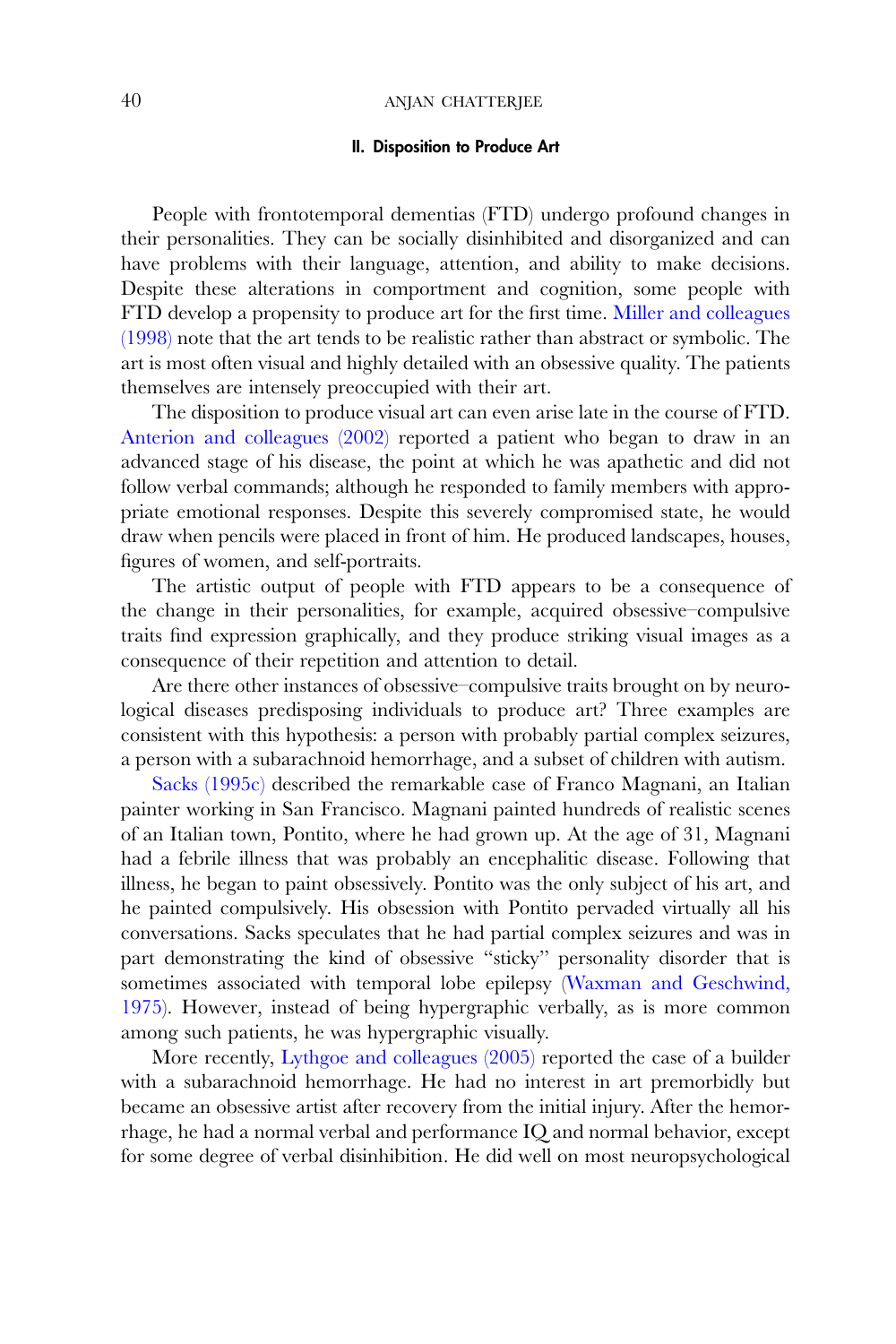tasks, except for those that involved task switching. He also began to draw hundreds of sketches, mostly faces. He then moved to large-scale drawings sometimes covering entire rooms but confined his art to a few themes. The authors emphasize his perseverative tendencies as critical to the emergence of his artistic skills.

Finally, about 10% of autistic children have savant-like abilities ([Rimland and](#page-10-0) [Fein, 1988](#page-10-0)). A subset of these children produces striking visual images [\(Sacks,](#page-10-0) [1995a\)](#page-10-0). The most detailed description of such a case was Nadia, reported by [Selfe](#page-10-0) [\(1977\).](#page-10-0) As a baby, Nadia did not respond to her mother, and as she got older she lacked social empathy. As a child, she had an obsessive concern with the presence of other children without establishing any substantial interactions with them. Her acquisition of language was delayed. Despite these developmental abnormalities, she had remarkable drawing skills. By the age of 3, she was drawing life-like horses. She drew intensively for a few moments at a time, always copying images. She also focused on specific kinds of images like horses, of which she drew hundreds of examples. While Nadia's abilities were striking, she was not unique. Autistic children with these striking drawing skills seem to focus on specific subjects and draw them repeatedly.

Thus, it appears that several neurological disorders that produce obsessive– compulsive traits can also dispose people to produce art. These artists seem to produce realistic images and tend to be preoccupied by specific themes. While the neural basis for obsessive–compulsive disorders is not completely understood, it is associated with dysfunction of the orbitofrontal and medial temporal cortices and frontostriatal circuits (Kwon et al[., 2003; Saxena](#page-9-0) et al., 1999; Ursu et al., [2003\)](#page-9-0). Notably, in the cases described, these regions could have been damaged, and posterior occipitotemporal cortices were presumably intact. The preservation of posterior cortices ensures that the neural substrate for recognizing and representing faces, places, and objects is preserved and, thus, available to be the subject of these patients' obsessions.

#### III. Visual Vocabulary

Artists develop visual vocabularies that they use in their artwork. They acquire these vocabularies from a variety of sources, including formal training and other artists. Neurological disorders, such as migraine and epilepsy, can be associated with productive visual phenomena. People with these disorders may have another source of imagery to enrich their visual language.

People with migraine experience various visual phenomena, including scotoma, phosphenes, scintillations, and fortification spectra. [Wilkinson and Robinson](#page-10-0) [\(1985\)](#page-10-0) analyzed the artwork submitted to the first National Art Competition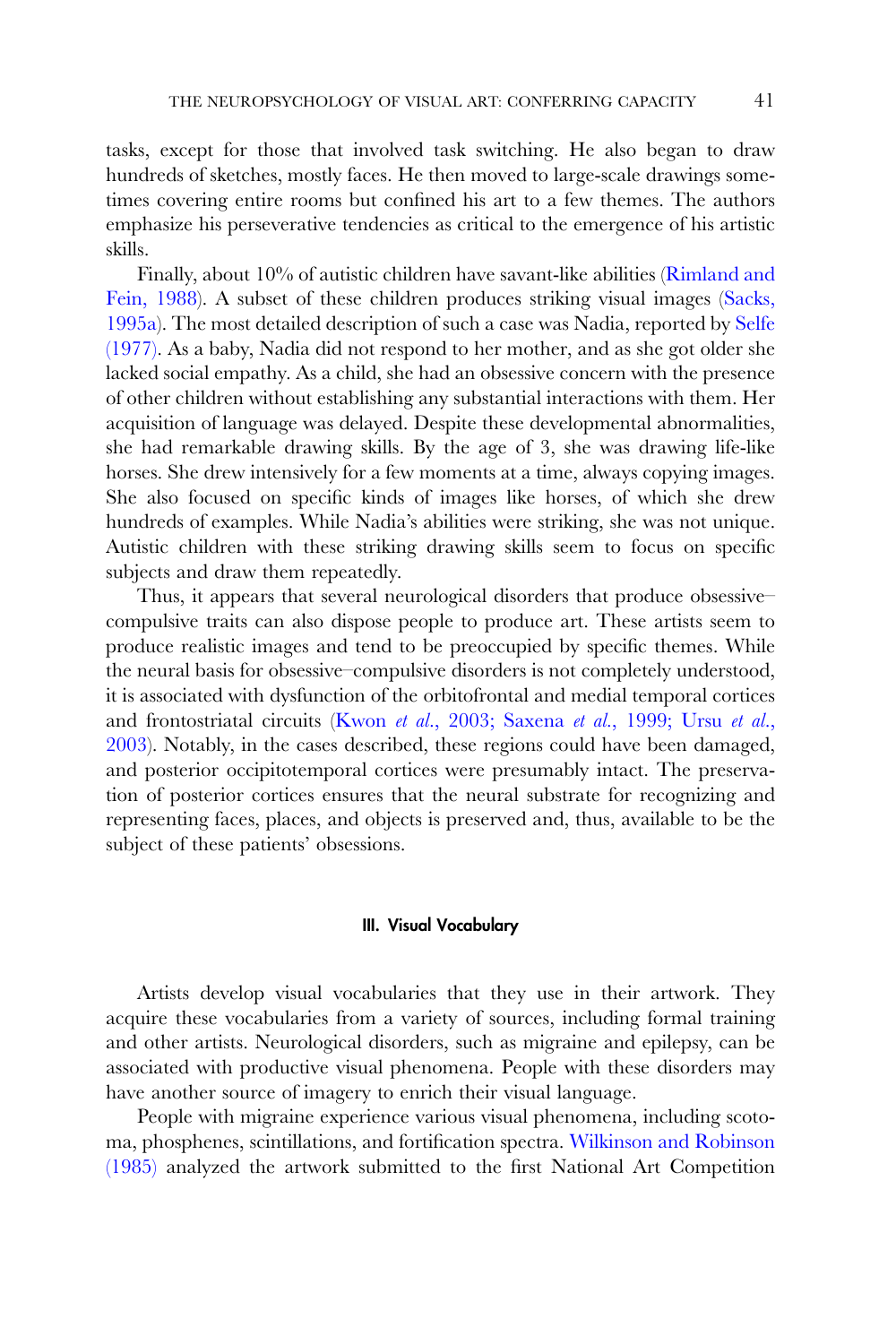sponsored by the British Migraine Association and WB Pharmaceuticals. Of over 200 entries, 70% showed spectral appearances, 48% showed fortifications, 16% showed areas of visual loss, and 2.5% showed mosaic visions (Chapters 8 by Klaus Podoll and 9 by Klaus Podoll and Debbie Ayles).

The artist Ignatius Brennan, as reported by [Podoll and Robinson \(2000\),](#page-9-0) eloquently expressed the idea that migrainous auras can inspire art. He had migraine since the age of 11, which he experienced as frightening episodes of visual loss, often with a zigzag cloud obscuring much of his visual fields. As he got older, he saw triangles and rounded forms as well as mosaics. He also experienced macroscopic and microscopic visual distortions. He described the effects of migraine on his art as follows: ''I started with pictures of my migraine experiences unconsciously rather than deliberately, when I was in art school. I used to do a lot of drawings of landscapes at that time and often found that I would be drawing clouds not just in the sky, but everywhere, which I think was a reference to the visual voids experienced during visual loss. I also used serrated zigzag shapes in my drawings, symbolizing the experience of a whole being broken up....Clouds, zigzags and other imagery are part of my own personal visual vocabulary, but which certainly has come out of migraine experiences. I'm absolutely sure. I don't tend to do that deliberately, but when it suits a particular subject, e.g. to represent a feeling or an emotion, I make use of these images in different ways  $\dots$ ."

### IV. Descriptive Accuracy

For centuries visual artists have been preoccupied with rendering objects and the environment accurately. Underlying the problem of depictive accuracy in drawing and painting are the roles of knowing and seeing when apprehending objects. And here, patients with disorders of knowing and seeing might be informative.

Since [Lissauer's \(1890\)](#page-9-0) classic descriptions of visual agnosias, object recognition deficits are recognized to lie on a continuum between perceptual and conceptual deficits. Perceptually based agnosias, called apperceptive agnosias, impair the ability to process the visual information into a coherent object. Conceptually based agnosias, called associative agnosias, involve a disconnection between semantic and visual representations or impairments of semantic representations themselves ([Farah, 1990](#page-9-0)).

One might infer that an inability to recognize objects would be accompanied by an inability to draw that object. This inference turns out to be not quite accurate. [Wapner](#page-10-0) et al. (1978) described an artist with an apperceptive agnosia who had difficulty copying images despite being able to convey depth and shading in drawings that were otherwise fragmented. His preserved semantic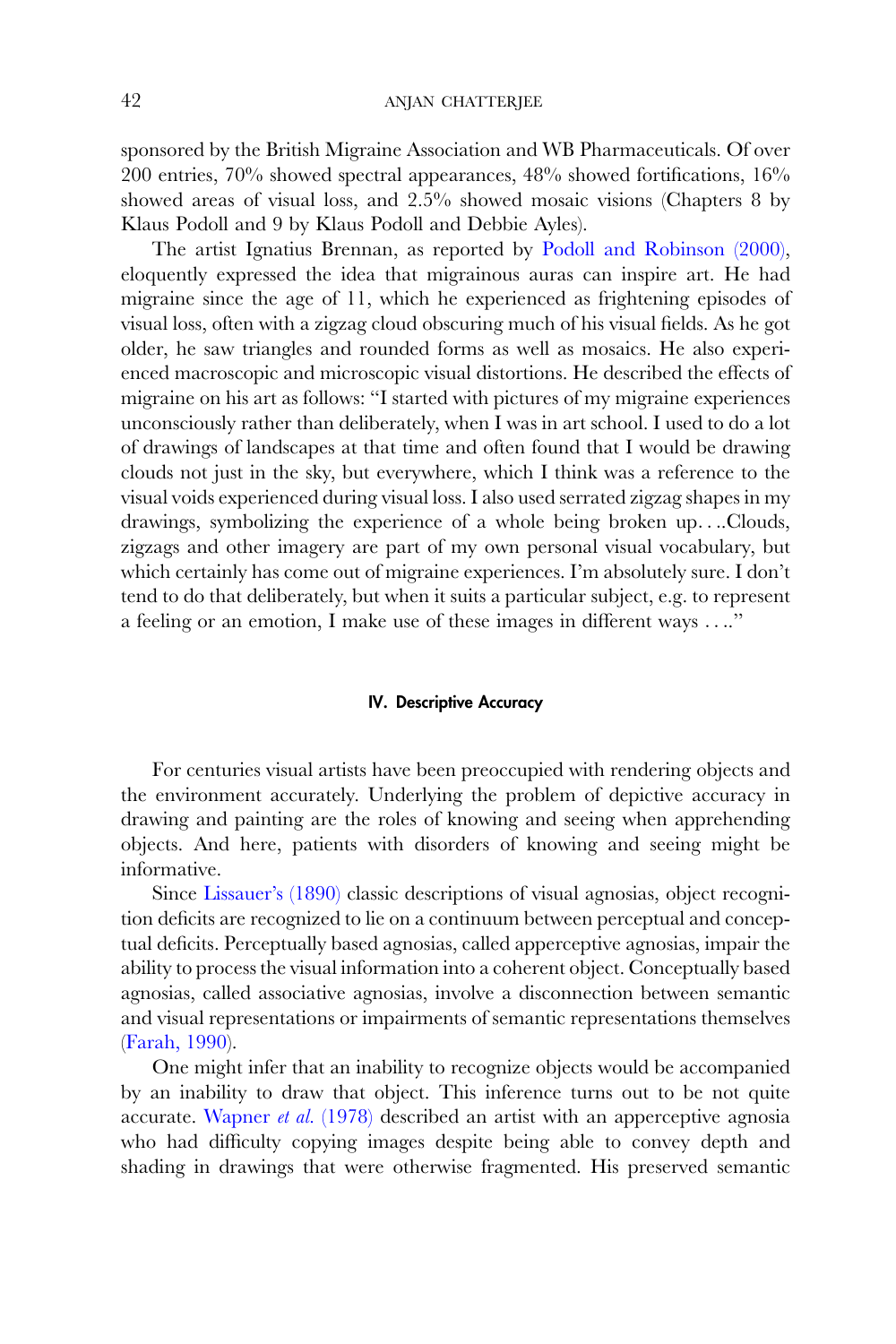system was of little help in guiding his artistic production. Thus, when asked to draw a telephone, he would construct images by reasoning. ''It needs a base for it to stand on, a place to speak into, something to hear with, a wire to plug in for communication and a place to dial.'' This verbal strategy was not particularly effective in rendering accurate images. Thus, semantic knowledge by itself does not help render objects accurately.

This patient contrasts with two people with associative agnosias ([Franklin](#page-9-0) et al[., 1992; Schwartz and Chawluck, 1990\)](#page-9-0). Their agnosias were probably because of an underlying semantic dementia, but at the time this entity was not well recognized. In both cases, when asked to draw objects from verbal labels these people drew crude, simplified images similar to those drawn by a young child. However, with complex visual images, the results were strikingly different. For example, one of these people could copy a portrait originally painted by Botticelli or draw a portrait of a staff worker beautifully [\(Franklin](#page-9-0) et al., 1992). These artists' drawings also deteriorated dramatically if the model was taken away suggesting that a visual short-term memory deficit was part of the picture. However, for our purposes, the point is that semantic knowledge of an object is by no means necessary to render it accurately.

Observations of a Polish aphasic artist are also consistent with this point [\(Kaczmarek, 1991\)](#page-9-0). Profoundly influenced by the events of the World War II, his premorbid paintings were antiwar statements, which often included numbers, letters, and ideograms. Following his stroke, he was nonfluent and only produced a few words. Our semantic system at its core has the ability to abstract and generalize. On this view, the use of abstracted symbols could be considered a marker for a preserved semantic system. Although his semantic system was not tested in detail, one might infer that it was impoverished. His inability to make use of verbal symbols also extended to his artwork. He was no longer able to produce paintings in his previous style. However, he was still able to draw realistic landscapes and portraits quite well. Here again is an example of an individual able to depict scenes and people accurately despite having lost his ability to manipulate symbols.

Does semantic knowledge of an object actually hinder artistic production? The art historian [Gombrich \(1960\)](#page-9-0) observes that even trained artists bring a set of hypotheses of what they are looking at to bear on their depictions and that these hypotheses sometimes blind them to what they are seeing. It would follow that impaired knowledge of the object of one's gaze, provided the rest of the visualmotor systems are intact, would aid in the ability to depict objects and scenes accurately. Perhaps this is what is happening in the cases of autistic children with savant-like artistic abilities.

Autistic artists like Nadia and Wiltshire needed only to look at an object for a few minutes before drawing them rapidly and accurately ([Sacks, 1995a; Selfe,](#page-10-0) [1977\)](#page-10-0). Nadia's abilities were not an accelerated version of other children's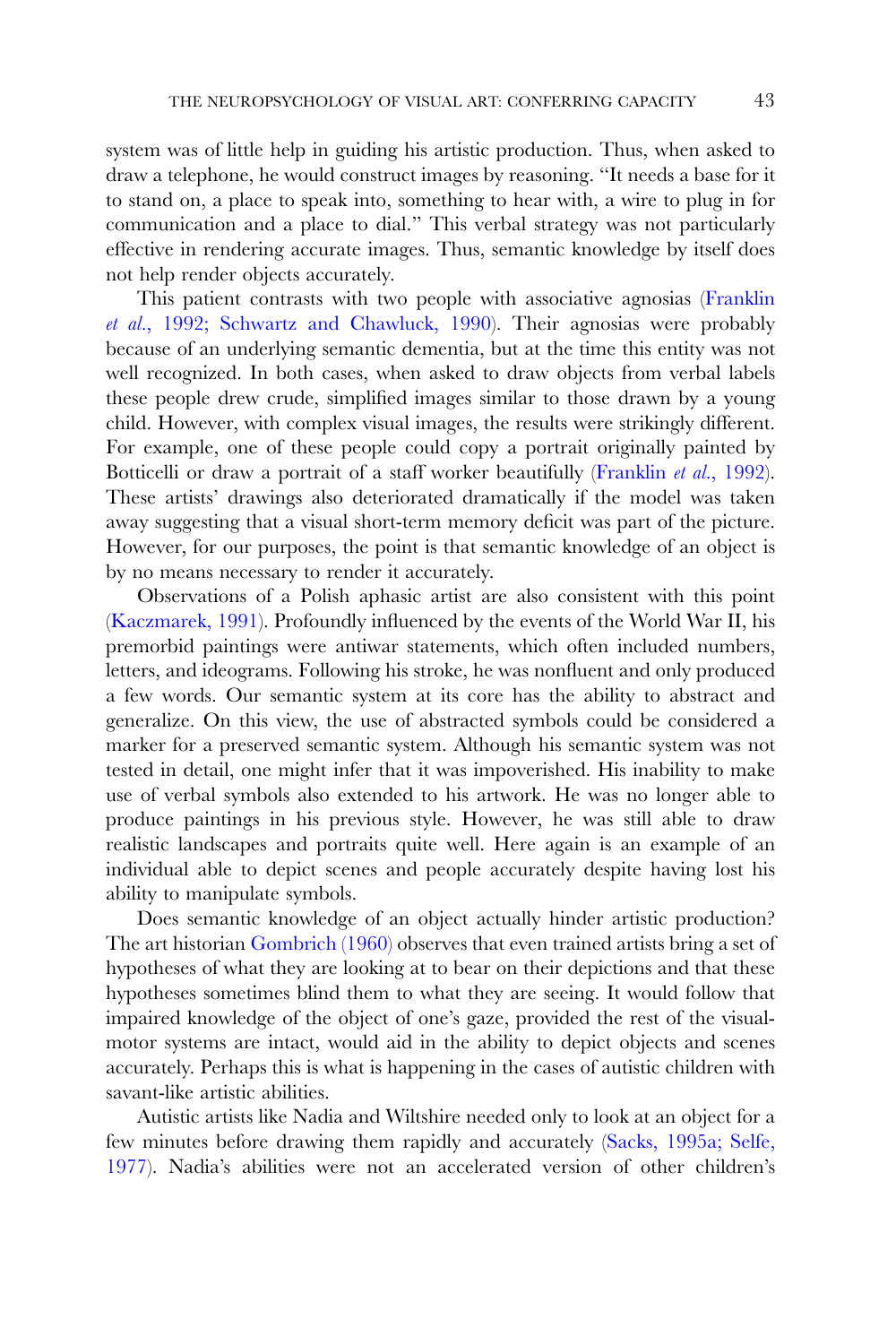# 44 ANJAN CHATTERJEE

drawing development. She did not first go through a phase of drawing simple schematic images before learning to draw realistically. Rather her skills were developed at the outset and did not change much over time. She made lines deftly and without hesitation. Nadia drew horses repeatedly. Two observations suggest that Nadia treated these images differently than most people. First, she would start the drawing anywhere on the page. Rather than trying to squeeze the image into the page, she terminated the drawing when she came to the paper's edge, even if it meant only drawing part of the horse's head. Second, most people draw horses by starting at the head. Nadia might start her drawing at the neck of the horse and seemed unaffected by critical features by which we might recognize an object. Her remarkable skill at drawing horses and pelicans appear to have emerged from the obsessive focus on specific objects that were at the same time not obscured by semantic associations that interfere with the ability to ''see'' the visual object. The history of her cognitive development and drawing skills is consistent with this speculation. As Nadia eventually acquired language, her drawings became more prosaic. Presumably, the acquisition of language reflected the development of a richer semantic system and detracted from her artistic skills.

### V. Enhanced Expressivity

Visual art is, of course, not restricted to the task of descriptive accuracy. Perhaps driven by the advent of photography, visual art has diverged into many forms. Among the most intriguing effects of brain damage on artists are a class of phenomena in which the inability to make accurate depictions results in surprisingly appealing stylistic changes in their art. These stylistic changes can occur in the use of color and form, and in the content of images.

[Sacks \(1995b\)](#page-10-0) described an artist with an acquired achromatopsia following a traumatic brain injury. Before the accident, his paintings were colorful and quite abstract. After the accident everything appeared ''dirt gray'' to him. His initial attempts to use color were haphazard, and he ultimately resigned himself to black and white paintings. Eventually, he introduced a limited set of colors to his paintings. After an initial sense of helplessness, he began to consider his new way of seeing as a strange gift in which he saw the world as pure form, uncluttered by color. This new way of seeing introduced him to a new range of expressions. For example, when driving he saw a sunrise in which blazing reds were seen as black. He described the scene as ''The sun rose like a bomb, like some enormous explosion. Has anyone seen a sunrise like this before?'' Inspired by this image, he produced a black and white painting called ''Nuclear Sunrise.''

Right hemisphere damage can produce left spatial neglect in which patients are unaware of the left side of space ([Chatterjee, 2003](#page-9-0)). Artists with neglect omit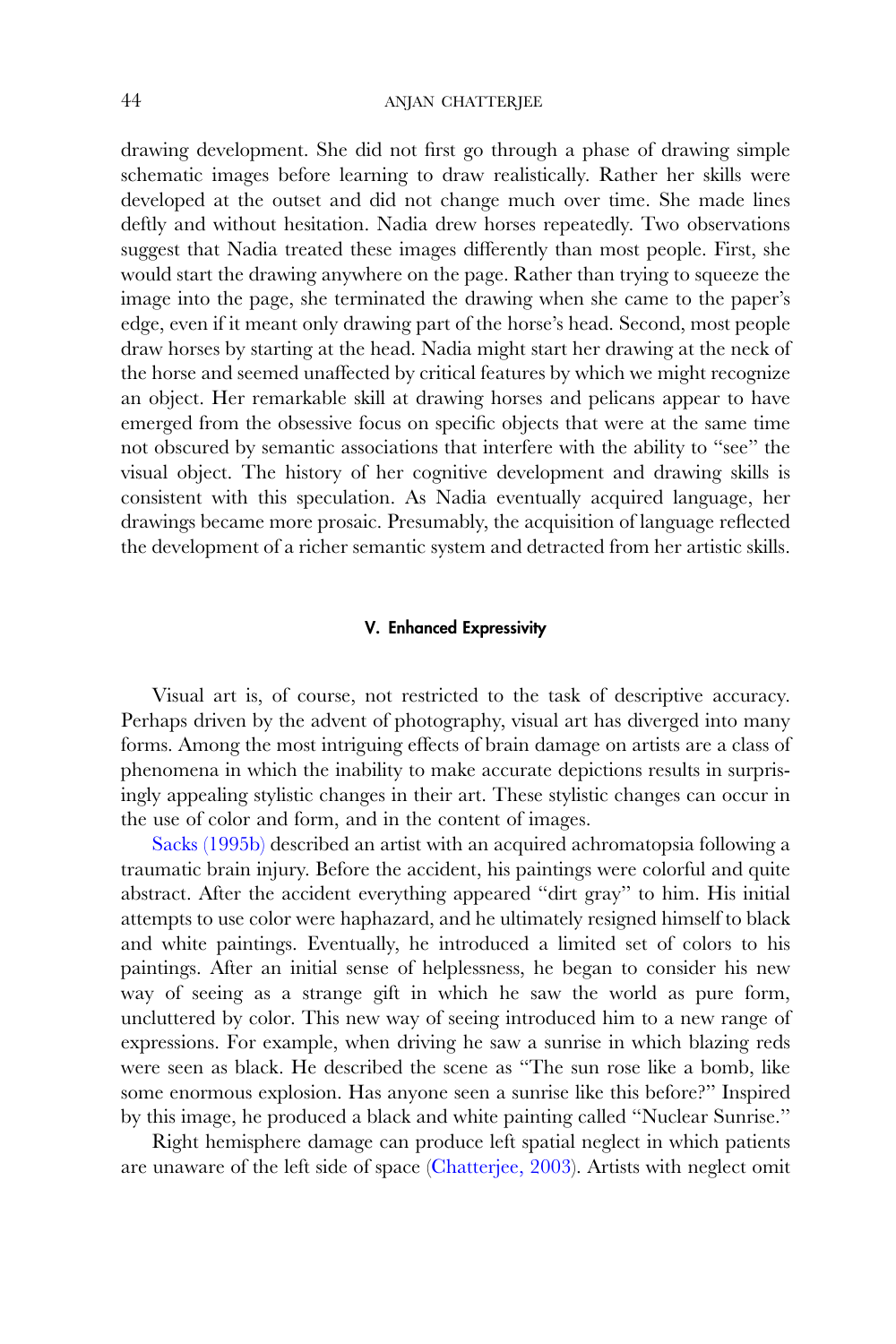the left side of images that they draw or paint (Blanke *et al.*, 2003; [Cantagallo](#page-9-0) and Sala, 1998; Halligan and [Marshall,](#page-9-0) 1997; Jung, 1974; Marsh and Philwin, 1987; [Schnider](#page-9-0) *et al.*, 1993). As they recover from their neglect, their use of line may still be altered. Two examples show how this change in the use of line can produce art that comes to be regarded highly. Lovis Corinth, an important German artist, suffered a right hemisphere stroke in  $1911$ . As he recovered, he resumed painting. His self-portraits and portraits of his wife showed clear changes in style, with details on the left sometimes left out and textures on the left blended with the background. Alfred Kuhn characterized this work as follows (quoted in [Gardner, 1975\)](#page-9-0) ''He [Corinth] had become prescient for the hidden facets of appearance .... The contours disappear, the bodies are often as ript asunder, deformed, disappeared into textures ... also the faithfulness of portraits had ceased almost entirely .... With wide stripes the person is captured in essence. Characterization is now exaggerated; indeed, often to caricature ... Corinth always seems to be painting a picture behind the picture, one which he alone sees ... at this point Corinth shifted from the ranks of the great painters into the circle of the great artists.''

More recently, in the 1990s, [Heller \(1994\)](#page-9-0) reported the experience of the artist Loring Hughes, who after a right hemisphere stroke had difficulty in coordinating the spatial relationship between lines. This forced her to abandon her premorbid style of depictive accuracy. Instead, she turned to her own imagination and emotions. Initially, she was too ashamed to display her paintings. Once she became comfortable with her new style, she began to show her work. To her surprise the artistic community responded well to these distorted images. The critic Eileen Watkins described her work as now delivering ''an emotional wallop'' that was not present previously.

The stylistic changes, when they occur with left brain damage, appear to be quite different than those observed with right brain damage. The specific changes are the introduction of more vivid colors and a change in content. These changes are exemplified in the Bulgarian painter, Zlatio Boiyadjiev, a Californian artist named Katherine Sherwood, and a Swiss painter reported recently by Annoni and colleagues.

Boiyadjiev's premorbid artistic style was natural and pictorial, and he tended to use earth tones in his paintings. Following the onset of his aphasia, Boiyadjiev's paintings became richer, more colorful, and contained more fluid and energetic lines [\(Brown, 1977; Zaimov](#page-9-0) et al., 1969). The imagery in his work became more inventive and at times even bizarre and fantastical. Similarly, Katherine Sherwood suffered a left hemisphere hemorrhagic stroke, which left her with an aphasia and right-sided weakness ([Waldman, 2000](#page-10-0)). She trained herself to paint with her left hand, and since then her career has flourished. Premorbidly, her images were described as ''highly cerebral'' incorporating a range of esoteric images such as cross-dressers, medieval seals, and spy photos. After her stroke she felt that she could not produce such images if she wanted. Her new style is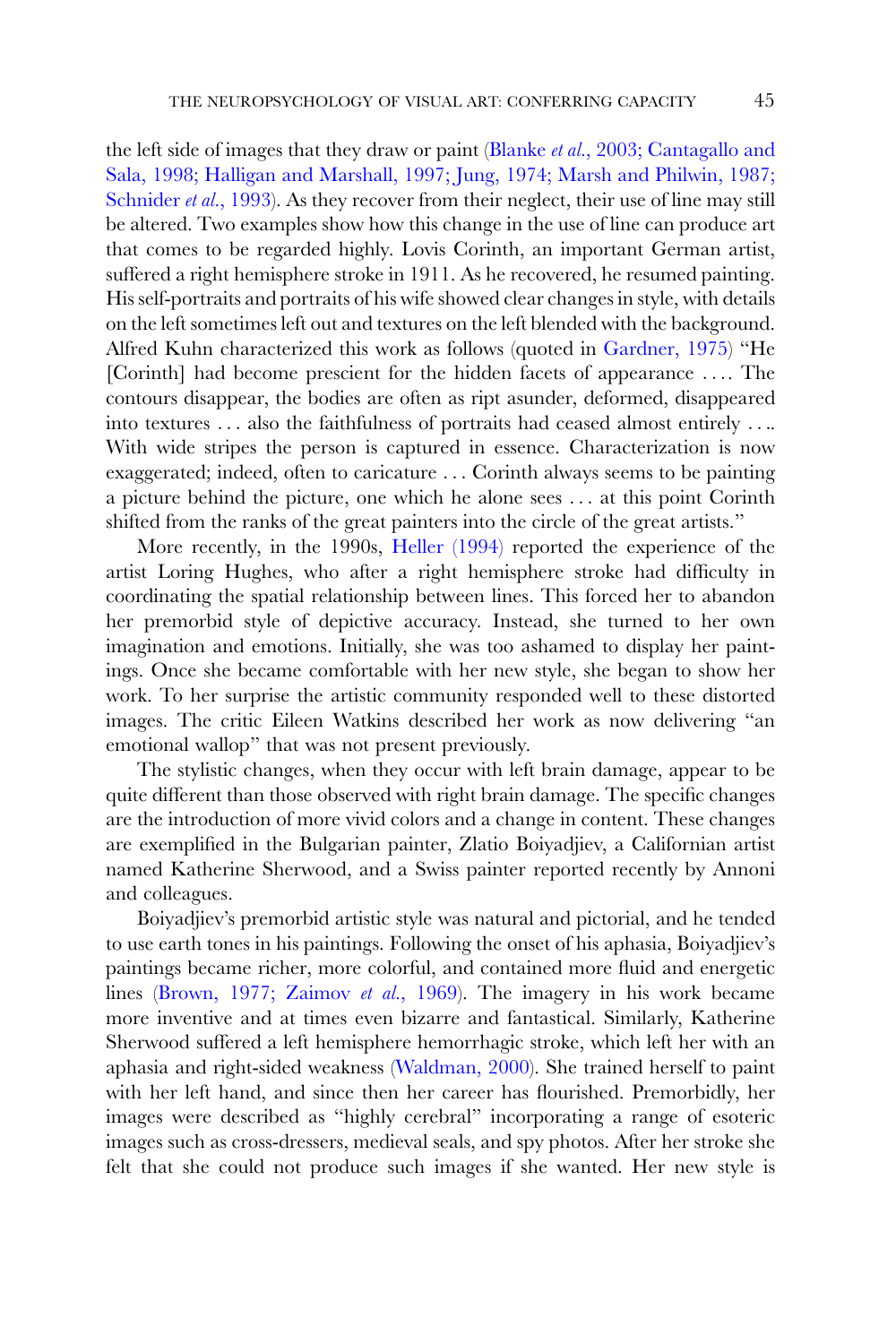# 46 ANJAN CHATTERJEE

described as "raw" and "intuitive," with large irregular circular movements. She says her left hand enjoys an ease and a grace with the brush that her right hand never had and describes it as ''unburdened.'' Finally, [Annoni and colleagues](#page-8-0) [\(2004\)](#page-8-0) recently described a Swiss landscape painter whose art was described as being "figurative-impressionist." He had a small stroke in the left thalamoperforant vascular distribution. His wife thought he had mild emotional dyscontrol after his stroke. He felt that he was more sensitive to the hidden beauty of images and used bolder colors. He switched from impressionist to more realistic images. He thought that he was less likely to use lines, contours, and perspective clearly and was more creative when he used his left than his right hand.

A final stylistic change rendered by brain damage is a move toward simplicity. [Annoni and colleagues \(2004\)](#page-8-0) also described a person with a left occipital lesion involving areas V1 and V2, resulting in a right superior quadrantanopsia with macular sparing. A month after his stroke he resumed drawing and painting. His new artwork was simplified, stylized, increasingly abstract, and confined to a limited use of colors. It is not known if damage to visual association cortices would consistently result in simplification and abstraction. However, a few artists with Alzheimer's disease who have continued to paint (Crutch  $et$   $al., 2001;$  $al., 2001;$ [Maurer and Prvulovic, 2004; Miller and Hou, 2004](#page-9-0)) seem to demonstrate a similar pattern.<sup>1</sup> The most prominent of these is the expressionist Willem de Kooning [\(Storr, 1995](#page-10-0)). After the onset of his neurological disease, de Kooning's ex-wife and some students provided the structure from which he could continue to work. They stretched his canvases and mixed his colors. He was noted to be generally apathetic except in his studio, where he was engaged and lively. Experts generally agree that this late period represents a new and coherent style for de Kooning. His paintings became successively simpler, and he confined his palette to primary colors. Traces of shapes from earlier works are evident, but these are pared down. [Garrels \(1995\)](#page-9-0), the senior curator at the San Francisco Museum of Modern Art, thought ''the vocabulary of forms was retained, but clarified ... the results are paintings of an openness and freedom not seen before, paintings that are extraordinarily lyrical, immediately sensual, and exhilarating.''

### VI. Conclusions

I would like to conclude with a few comments about the nature of the evidence being discussed here. My speculations are based on anecdotes. Extracting

<sup>&</sup>lt;sup>1</sup>My own clinical experience is that such patients are often too disorganized to take an art project to completion. I have cared for several artist-patients that spend hours in their studio puttering around without producing much art.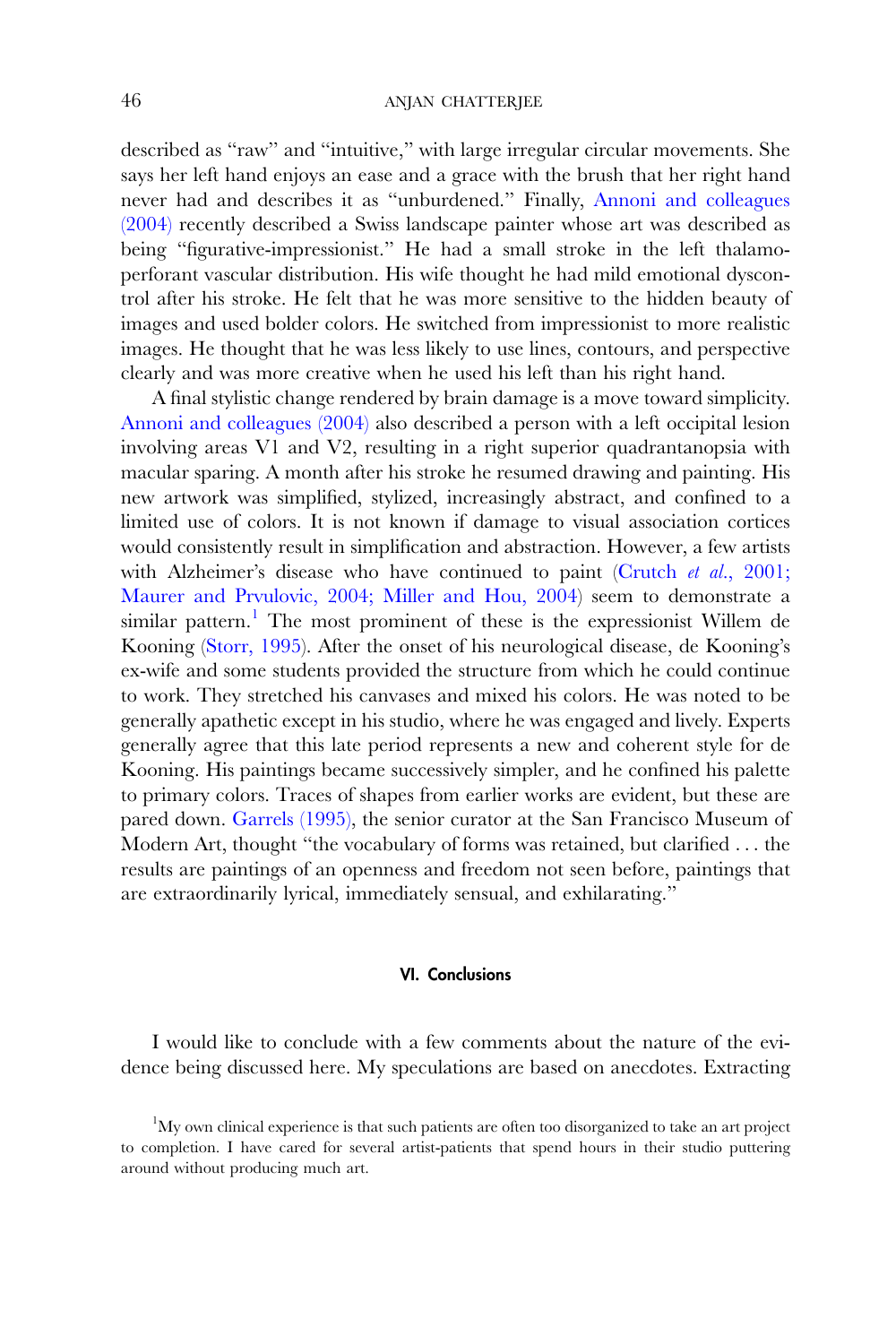<span id="page-8-0"></span>general principles from anecdotes is risky business. Undoubtedly, some of these claims will need to be modified as the number of such cases grows. The neuropsychology of art has not developed into an experimental science. Such a development will be difficult, given the topic of inquiry, but it is necessary if we are to go beyond the cataloguing of fascinating anecdotes. These rich qualitative accounts need quantitative underpinnings.

In my view, two things are needed. First, we need greater in-depth analyses of artists with brain damage in which both the art and components of their cognition are examined carefully. Such analyses would clarify the relevant questions. For example, the question of whether aphasia affects art is probably ill formed. Art is quite varied and ''aphasia'' is itself too varied a syndrome to expect any direct mapping of one category on to the other. With analyses of the components of art, we could generate testable hypotheses about how brain damage might impair, alter, or improve art.

Second, group studies are probably impossible (with perhaps the exception of artist with migraine) given the rarity of established artists who acquire neurological disorders. Thus, we will need meta analyses of the case series to generate general principles about the neuropsychology of art. However, such analyses are entirely dependent on the first point, that is, the need for adequately studied individual cases.

Finally, in this chapter I have emphasized the enhancing effects of brain damage on artistic production. These observations are subject to significant selection biases. It is likely that many more artists are devastated by their brain injury, and these cases are not reported. We simply do not know the base rate of the kinds of effects I have outlined. And yet, these examples of improved art following brain damage do point to the multifaceted nature of art. Cases of improved artistic abilities fall into a general class of paradoxical functional facilitations produced by brain damage [\(Kapur, 1996](#page-9-0)). Other examples of such facilitation involve relatively simple sensory and motor abilities and automatic processes. The ability to produce visual art is striking in its complexity as compared to these other examples. Art is sufficiently multifaceted that impairments in one component can be compensated by or facilitated by other components. These observations hint at the resilience of the creative spirit, which finds expression even when its habitual outlets are obstructed.

## References

- Annoni, J., Devuyst, G., Carota, A., Bruggimann, L., and Bogousslavsky, J. (2004). Changes in artistic style after minor posterior stroke. J. Neurol. Neurosurg. Psychiatry 76, 797-803.
- Anterion, C., Honore-Masson, S., Dirson, S., and Laurent, B. (2002). Lonely cowboy's thoughts. Neurology 59, 1812–1813.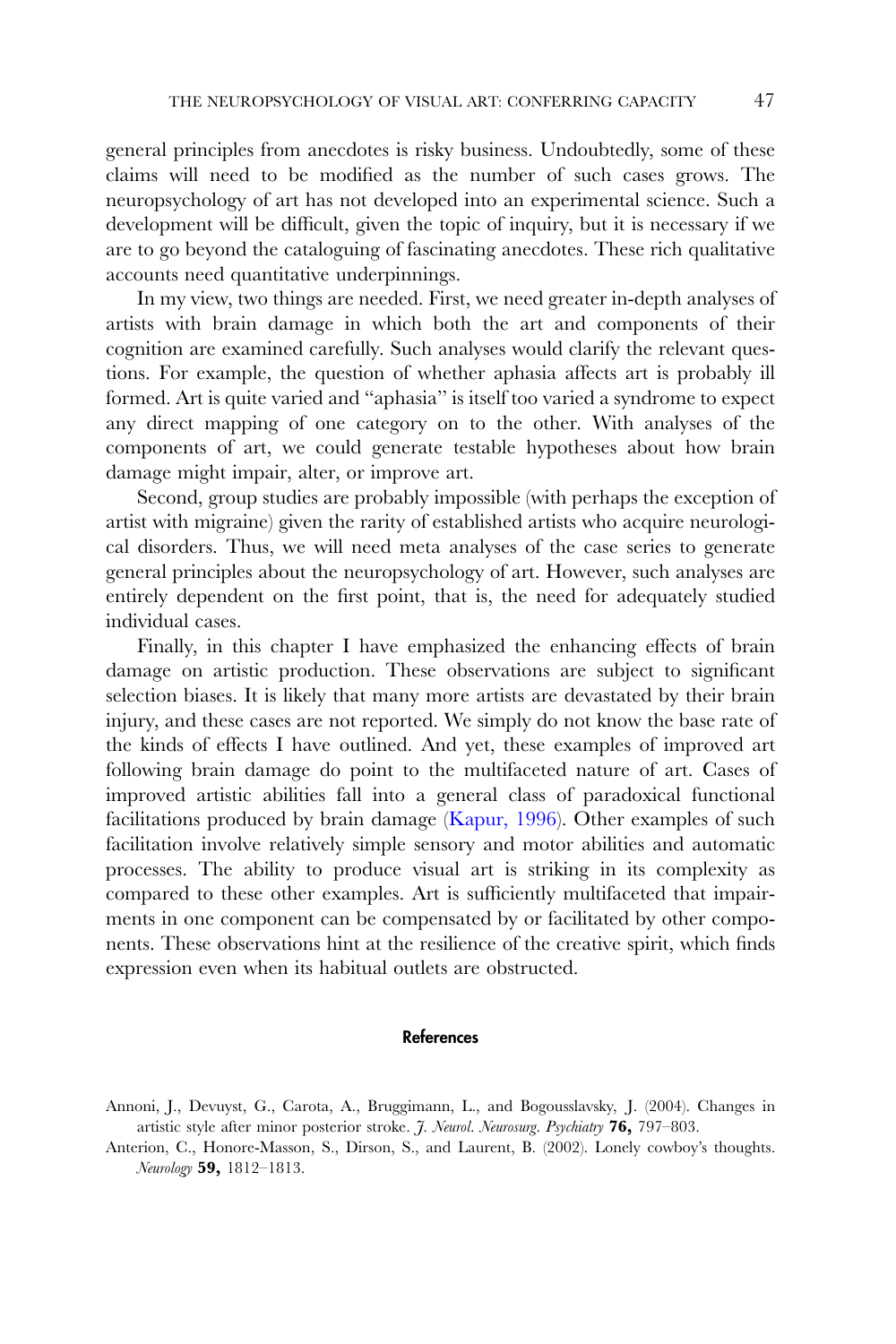- <span id="page-9-0"></span>Blanke, O., Ortigue, S., and Landis, T. (2003). Color neglect in an artist. Lancet 361, 264.
- Brown, J. (1977). ''Mind, Brain, and Consciousness: The Neuropsychology of Cognition.'' Academic Press, New York.
- Cantagallo, A, and Sala, S. D. (1998). Preserved insight in an artist with extrapersonal spatial neglect. Cortex 34, 163-189.
- Chatterjee, A. (2003). Neglect: A disorder of spatial attention. In ''Neurological Foundations of Cognitive Neuroscience'' (M. D'Esposito, Ed.), pp. 1–26. MIT Press, Cambridge, MA.
- Chatterjee, A. (2004a). The neuropsychology of visual artists. Neuropsychologia 42, 1568–1583.
- Chatterjee, A. (2004b). Prospects for a cognitive neuroscience of visual aesthetics. Bull. Psychol. and the Arts  $4, 55 - 59$ .
- Crutch, S., Isaacs, R., and Rossor, M. (2001). Some workmen can blame their tools: Artistic change in an individual with Alzheimer's disease. Lancet 347, 1096–1098.
- Farah, M. J. (1990). ''Visual Agnosia.'' MIT Press, Cambridge, MA.
- Franklin, S., van Sommers, P., and Howard, D. (1992). Drawing without meaning?: Dissociations in graphic performance of an agnosic artist. In ''Mental Lives. Case Studies in Cognition'' (R. Campbell, Ed.), pp. 179–198. Blackwell, Cambridge, USA.
- Gardner, H. (1975). ''The Shattered Mind: The Person After Brain Damage.'' Alfred A. Knopf, New York.
- Garrels, G. (1995). Three toads in the garden: Line, color, and form. In ''Willem de Kooning. The Late Paintings, The 1980s,'' pp. 9–37. San Fransisco Museum of Modern Art and Walker Arts Center, Minneapolis.
- Gombrich, E. (1960). ''Art and Illusion.'' Princeton University Press, Princeton.
- Halligan, P. W., and Marshall, J. C. (1997). The art of visual neglect. Lancet 350, 139–140.
- Heller, W. (1994). Cognitive and emotional organization of the brain: Influences on the creation and perception of art. In ''Neuropsychology'' (D. Zaidel, Ed.), pp. 271–292. Academic Press, New York.
- Jung, R. (1974). Neuropsychologie und neurophysiologie des konturund formsehens in zeichnerei und malerei. In ''Pyschopathologie Mususcher Gestaltungen'' (H. Weick, Ed.), pp. 27–88. FK Shattauer, Stuttgart.
- Kaczmarek, B. (1991). Aphasia in an artist: A disorder of symbolic processing. Aphasiology 5, 361–371.
- Kapur, N. (1996). Paradoxical functional facilitation in brain-behavior research. Brain 119, 1775–1790.
- Kwon, J., Kinm, J., Lee, D., Lee, J., Lee, D., and Kim, M. (2003). Neural correlates of clinical symptoms and cognitive dysfunctions in obsessive-compulsive disorder. Psychiatry Res. 122, 37–47.
- Lissauer, H. (1890). Ein Fall von Seelenblindheit Nebst Einem Beitrage zur Theori derselben. Archiv fur Psychiatrie und Nervenkrankheiten 21, 222-270.
- Lythgoe, M., Polak, T., Kalmus, M., de Haan, M., and Khean Chong, W. (2005). Obsessive, prolific artistic output following subarachnoid hemorrhage. Neurology 64, 397–398.
- Marsh, G. G., and Philwin, B. (1987). Unilateral neglect and constructional apraxia in a right-handed artist with a left posterior lesion. Cortex  $23(1)$ , 149–155.
- Maurer, K., and Prvulovic, D. (2004). Paintings of an artist with Alzheimer's disease: Visuoconstructive deficits during dementia. *J. Neural. Transm.* 111, 235-245.
- Miller, B. L., Cummings, J., Mishkin, F., Boone, K., Prince, F., and Ponton, M. (1998). Emergence of artistic talent in frontotemporal dementia. Neurology 51, 978–982.
- Miller, B., and Hou, C. (2004). Portraits of artists: Emergence of visual creativity in dementia. Arch. Neurol. 61, 842–844.
- Podoll, K., and Robinson, D. (2000). Migraine experiences as artistic inspiration in a contemporary artist. *J. R. Soc. Med.* **93**(5), 263-265.